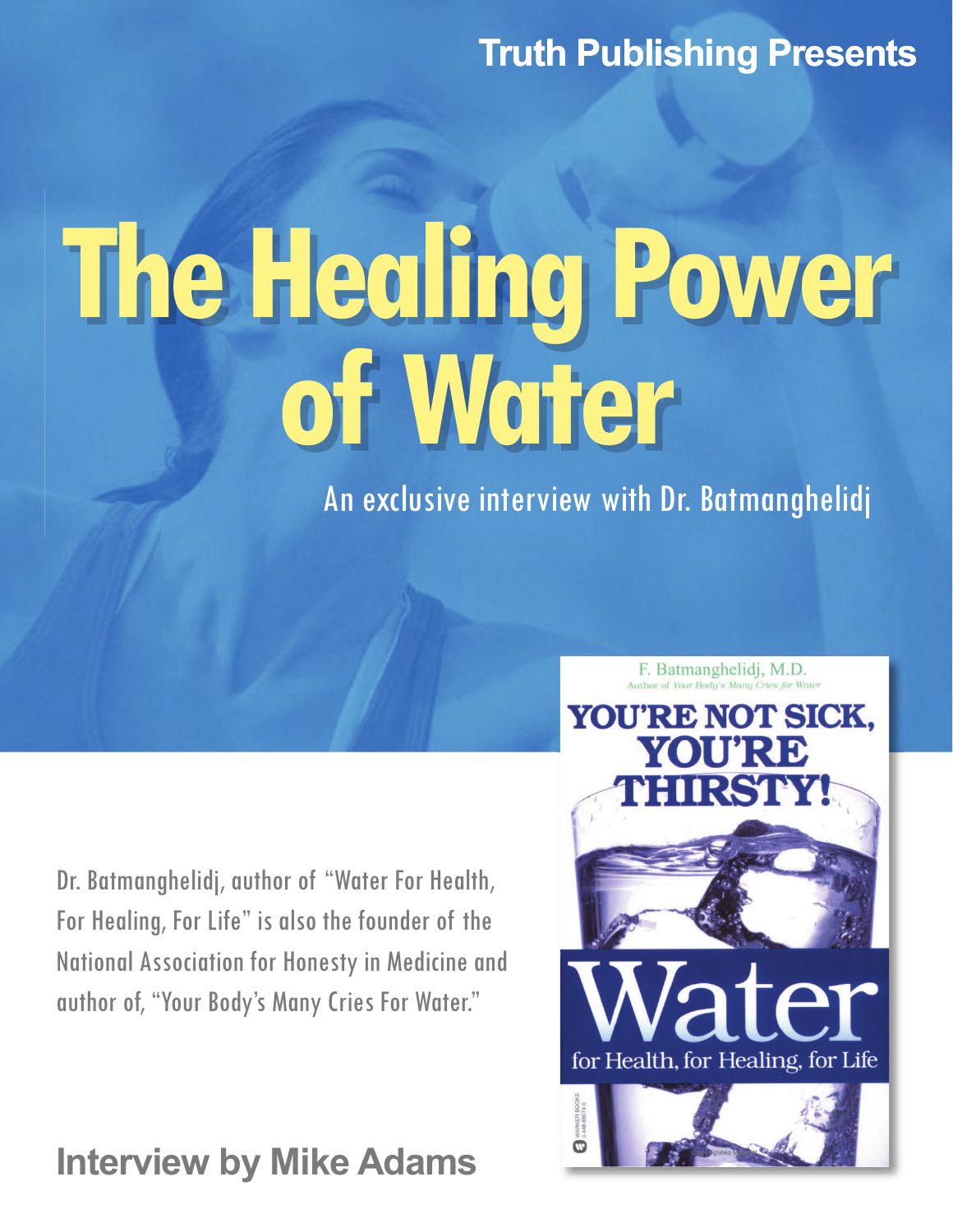## **-.- TRUTH PUBLISHING.com**

Copyright © 2005 by Truth Publishing International, Ltd. All rights reserved, including the right of reproduction in whole or in part in any form. CAT 212540

For information regarding this and other Truth Publishing ebooks, please contact Truth Publishing International, Ltd: 1-520-232-9300 or [support@truthpublishing.com.](mailto:support@truthpublishing.com)

DISCLAIMER: THIS BOOK IS OFFERED FOR INFORMATIONAL PURPOSES ONLY AND IS PROTECTED UNDER FREEDOM OF SPEECH. IT IS NOT MEDICAL ADVICE NOR SHOULD IT BE CONSTRUED AS SUCH. NOTHING IN THIS BOOK IS INTENDED TO DIAGNOSE OR TREAT ANY DISEASE. ALWAYS WORK WITH A QUALIFIED HEALTH PROFESSIONAL BEFORE MAKING ANY CHANGES TO YOUR DIET, PRESCRIPTION DRUG USE, LIFESTYLE OR EXERCISE ACTIVITIES. THIS INFORMATION IS PROVIDED AS-IS, AND THE READER ASSUMES ALL RISKS FROM THE USE, NON-USE OR MISUSE OF THIS INFORMATION. THE INFORMATION IN THIS BOOK IS NOT SUPPORTED BY CONVENTIONAL MEDICINE OR MOST PHYSICIANS. IT IS, HOWEVER, THE TRUTH.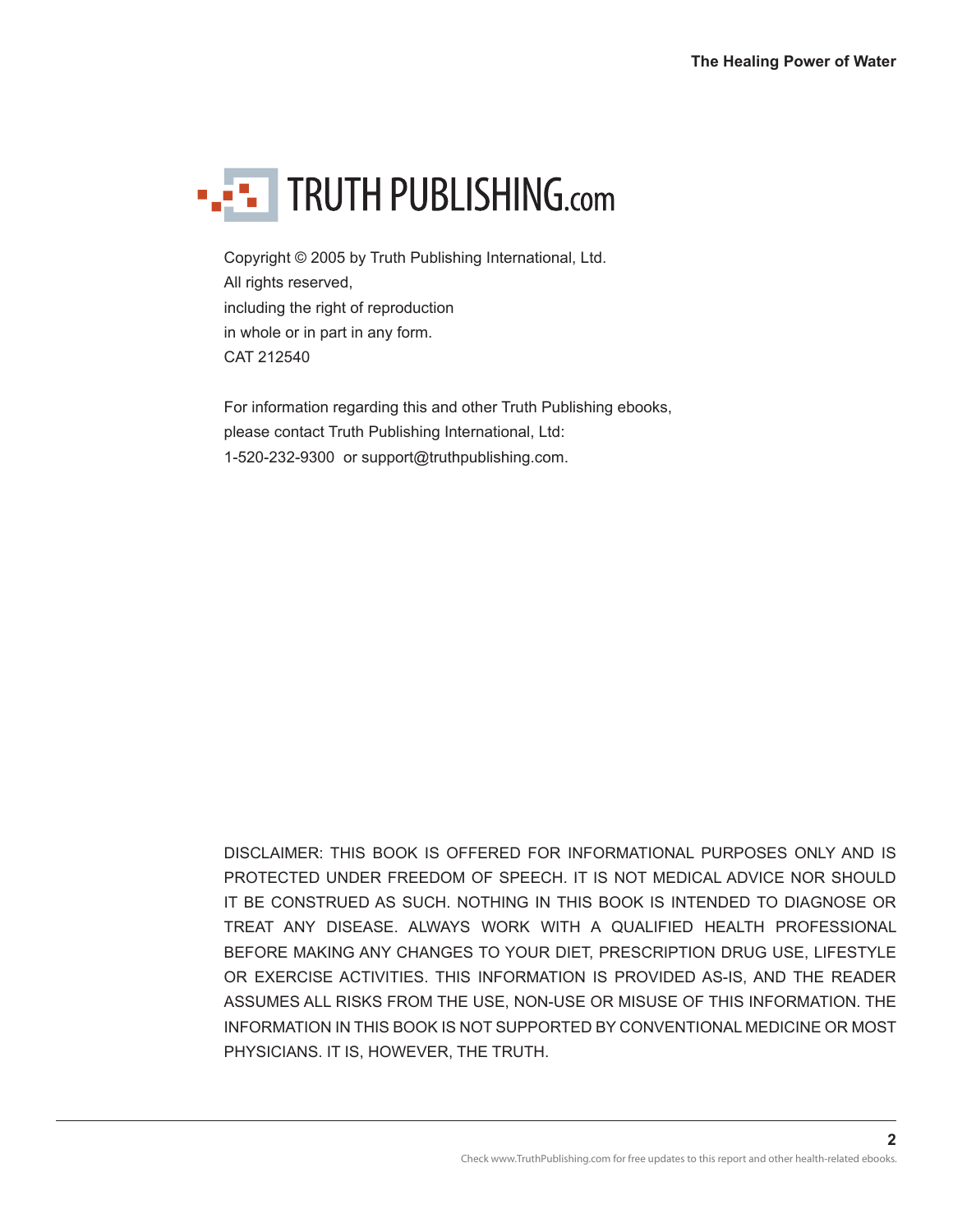### **Table of Contents**

| Introduction                                                                                     | Page 04 |
|--------------------------------------------------------------------------------------------------|---------|
| AIDS and the Pharmaceutical Industry                                                             | Page 06 |
| Cholesterol                                                                                      | Page 07 |
| Gatorade, Soft Drinks, Coffee and Alcohol                                                        | Page 08 |
| Chronic Disease Caused by Lack of Water                                                          | Page 09 |
| Asthma is a False Disease Caused by Chronic Dehydration and<br>Body's Drought Management Efforts | Page 10 |
| Hypertension                                                                                     | Page 11 |
| How some doctors break away from limited thinking of conventional medical training               | Page 13 |
| Thirst Perception not an Accurate Indicator of the Need to Consume Water                         | Page 14 |
| Soft Drinks Inhibit Brain Function of Children; Caffeine is an Insecticide                       | Page 16 |
| About This Interview                                                                             | Page 18 |
| <b>About Mike Adams</b>                                                                          | Page 18 |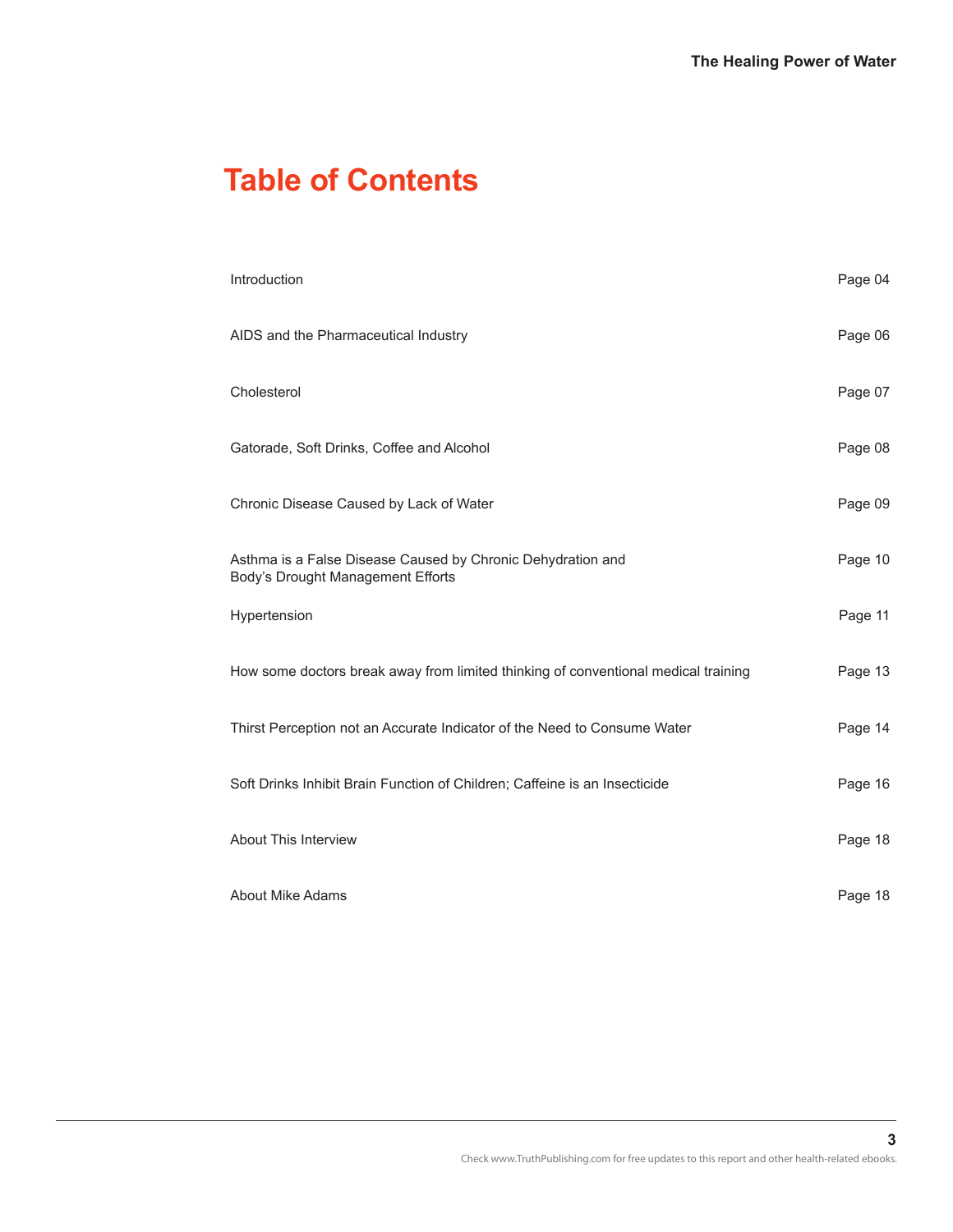<span id="page-3-0"></span>**Mike:** Welcome everyone, this is Mike Adams with Truth Publishing, and today I'm very excited to be welcoming Dr. Batmanghelidj, author of Water For Health, For Healing, For Life. Welcome, Dr. Batmanghelidj.

**Dr. B:** Thank you very much for inviting me to be on the air with you and giving me the opportunity of sharing my thoughts on the future of medicine in this country.

**Mike:** I think there are many, many people who have read your books. People are intrigued by the idea that water can be a therapy, a healing substance for the human body. What is it about water? How did you first become aware of these healing properties of water?

**Dr. B:** Well, it's very bizarre. As you know, I'm a regular doctor, an M.D. I had the honor and the privilege of being selected as one of the house doctors, and I had the extreme honor of being one of the last students of Sir Alexander Fleming, the discoverer of penicillin. I mention his name so that you know I was immersed in medical school and research. And some years later, I had to give two glasses of water to a person who was doubled up in abdominal pain from his disease, because I had no other medication to give him at that moment. And he was in excruciating pain, and water performed miraculous relief for him. It gave him relief -- within three minutes his pain diminished, and within eight minutes it disappeared completely, whereas he was doubled up eight minutes before and he couldn't even walk, he completely recovered from that situation. And he started beaming from ear to ear, very happy, asked me what happens if the pain comes back? I said, "Well, drink more water." Then I decided to instruct him to drink two glasses of water every three hours. Which he did, and that was the end of his ulcer pains for the rest of the duration that he was with me.

**Mike:** And from that episode then, what happened next?

**Dr. B:** That woke me up, because in medical school I'd never heard that water could cure pain, that kind of pain, in fact. And so I had the occasion to test water as a medication in subsequently over 3,000 similar cases. And water proved every time to be an effective medication. I came away from that experience with the understanding that these people were all thirsty, and that thirst in the body can manifest itself in the form of abdominal pain to the level that the person can even become semi-conscious, because that's the experience I had. And water picks them up every time.

So when I came to America in 1982, I went to the University of Pennsylvania, where I was invited to continue my research, and did research in the pain-relieving properties of water. I asked myself, why does the pharmaceutical industry insist on using antihistamines for this kind of pain medication? So I started researching the role of histamine in the body, and the answer was there -- histamine is a neurotransmitter in charge of water regulation and the drought management programs of the body. When it manifests pain, in fact, it is indicating dehydration.

So, the body does manifest dehydration in the form of pain. Now, depending on where dehydration is settled, you feel pain there. Very simple, and I presented this concept at the international conference as the guest lecturer of a conference on cancer, explaining that the human body manifests dehydration by producing pain, and pain is a sign of water shortage in the body, and water shortage is actually the background to most of the health problems in our society.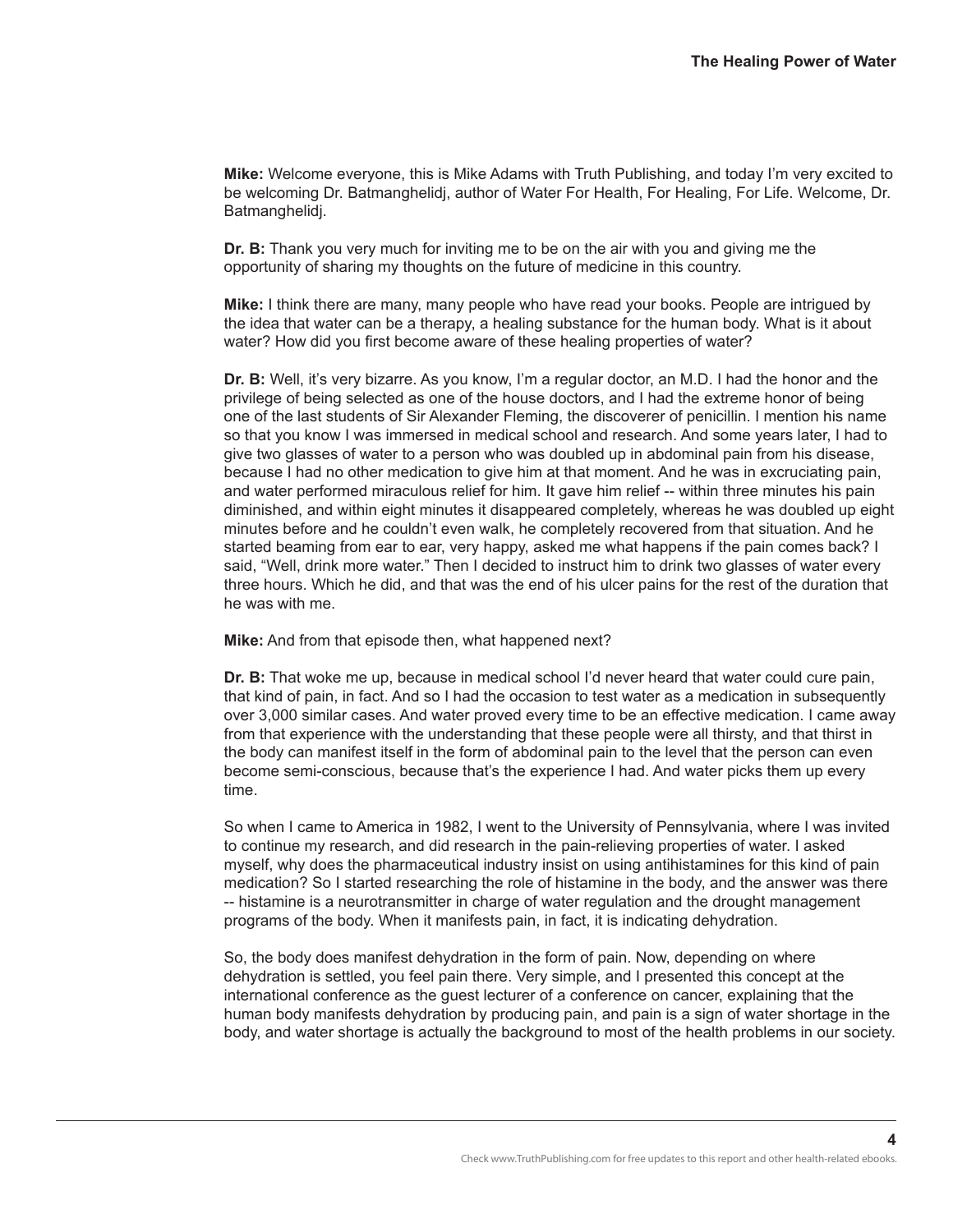Because if you look at what the pharmaceutical industry is doing, they're producing so many different antihistamines as medication. Antidepressant drugs are antihistamines, pain medication are antihistamines, other medications are directly and indirectly antihistamines. So, that is when my work was published, the scientific secretariat of the 3rd Interscience Board Conference of Inflammation invited me to make this presentation on histamine at their conference in 1989, in Monte Carlo. And I did that, and so it became a regular understanding that histamine is a water regulator in the body. But unfortunately, this information is not reaching the public through the medical community because it's not a money-maker.

So that's when I began to consider writing for the public, so that the public could become aware of the problem directly without the interference of a doctor, and that's how I have generated all my medical information for the public. Of course, I have published extensively for the scientific community, but no one is picking up. In fact, the NIH, the Office of Alternative Medicine, had its first conference when the office was created, and I was asked to make my presentation, but when the proceedings of the conference came out, my presentation was censored after the proceedings. So there is a movement afoot within the NIH group of people to keep a closed lid on my information so that it doesn't get out, because obviously they are more in favor of the drug industry, because it is now obvious that they are getting paid by them.

**Mike:** I think it is, first of all, that is an amazing account of what has been happening, and I think it is fair to say, too, that the pharmaceutical industry and organized medicine in general, really doesn't want to promote anything that is free or near-free to the average patient. Sunlight is available at no charge, water is available at nearly no charge -- would you agree that their thinking is if people can cure their diseases, and achieve a high state of health on their own with these free substances, then that diminishes their profits and their importance?

**Dr. B:** Absolutely. That's why I've created an organization now called National Association for Honesty in Medicine. Because I think it's totally dishonest, in fact, criminal, to treat a person who is just thirsty, and give them toxic medication so that he gets sick and dies earlier than normal.

**Mike:** Can you give out the web address to that organization, by the way?

**Dr. B:** My website is<http://www.watercure.com>-- it gives you the option of going to one site or the other -- either Water Cure.com, or you can go the National Association for Honesty in Medicine. Or you can go to the information side of my website, [http://www.watercure.com,](http://www.watercure.com) because I have posted all of my scientific articles on dehydration on the website, and lots of other free information that people can have.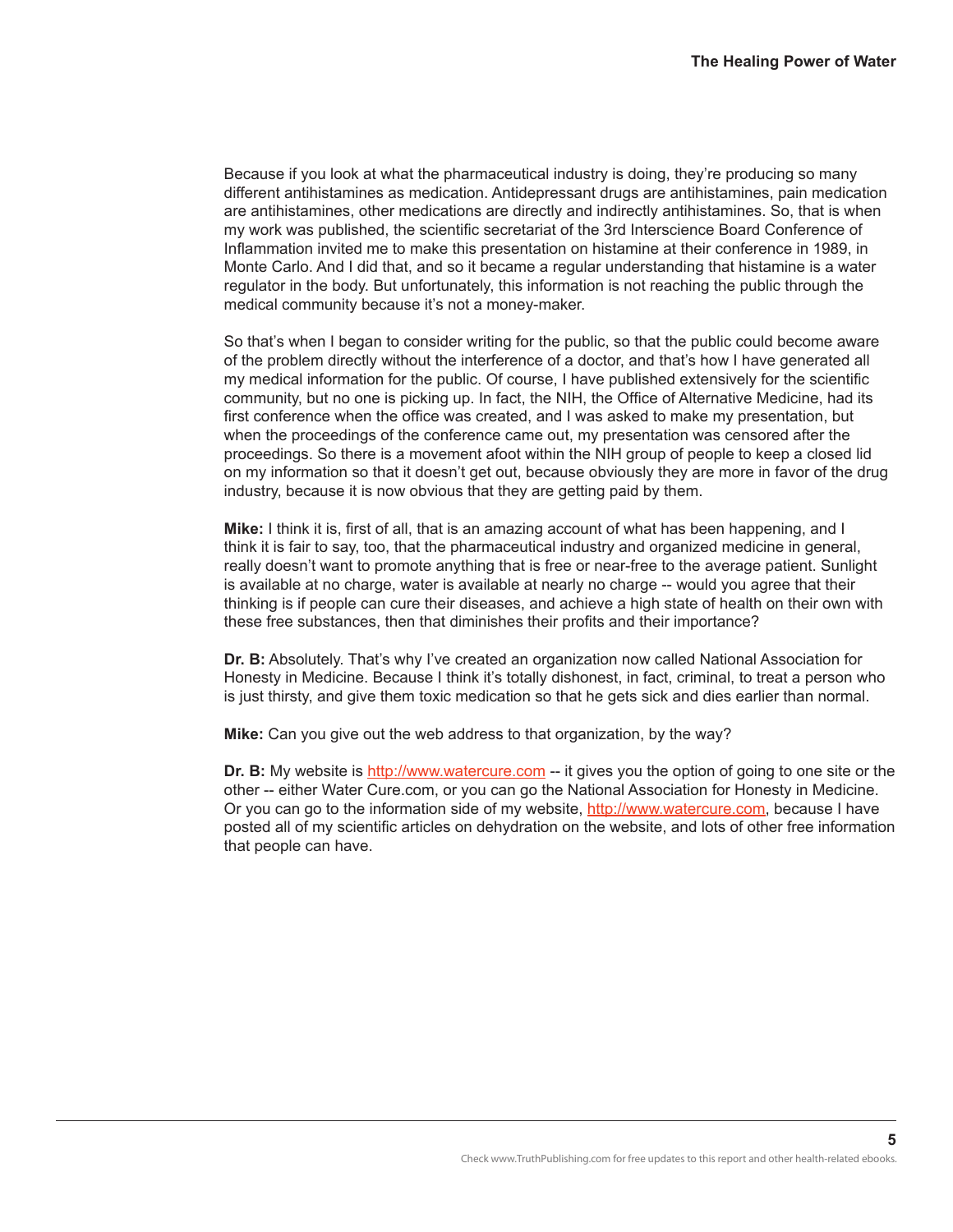#### <span id="page-5-0"></span>**AIDS and the Pharmaceutical Industry**

**Mike:** I want to applaud what I call your scientific curiosity. I think this is the kind of curiosity that has been lost in so much of western medicine, where a true scientist observes nature and observes the interaction between humans and nature, and remains curious and open and to all possibilities, and then forms conclusions after rigorous testing, and I think so much of modern science has drawn erroneous conclusions without really remaining open-minded...

**Dr B:** Yes, one of the worst ones is AIDS. Because everyone assumes that AIDS is actually a viral disease, which is a fraudulent statement by those people who presented it, because the human body is the product of many, many years of having fought various viral diseases, and has survived. Smallpox, polio, measles, and all the other viruses that can kill very easily, and the body has an ability to mount a defense system against these hot viruses, viruses that actually very quickly can kill. But having survived those, how is it possible that the slow virus would kill us in the name of AIDS? I can't understand it.

I have researched this topic extensively, and I have shown in fact that AIDS is a metabolic problem, when the body begins to cannibalize its own tissue because of certain missing elements in the raw materials that it receives through food or beverages, and the body of a person who gets AIDS, actually, is short of quite a number of building block amino acids. They're short of tyrosine, they're short of methionine, cysteine, they're short of histidine, and they've got a whole lot of others in excess. So how can we expect a body that depends on the other amino acids to survive?



**[Bad medicine gets even worse: 16,000](http://www.newstarget.com/000725.html)  patients to be injected with two AIDS drugs that don't work.**

The US government is spending \$119 million to fund an experiment that would inject 16,000 Thailand residents with a combination of two AIDS drugs that each failed and the pennant testing. For whatever reason, the hope is that these two drugs in combination will somehow work some magic that neither one could achieve independently, and that they will help reduce the symptoms of AIDS in these patients and accordingly improve their life span.

http://www.newstarget.com/000725.htm

**Mike:** Once again we see AIDS is a huge industry for the pharmaceutical industry.

**Dr. B:** Well, of course it is, and the whole entire existence of the pharmaceutical industry is based on presentation of false science, and advertising this false science and drumming it into the minds of gullible people who have no curiosity to find out why that is so.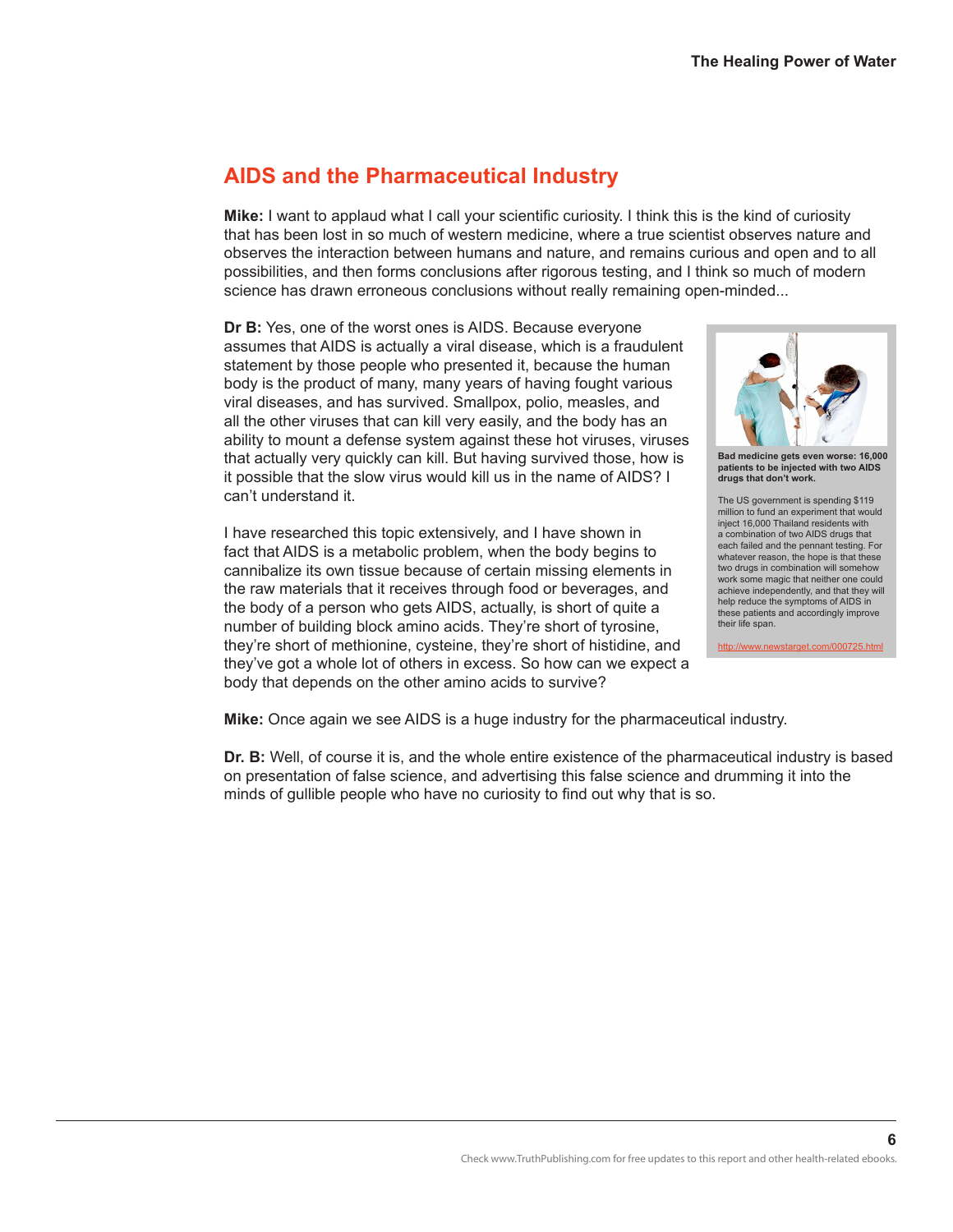#### <span id="page-6-0"></span>**Cholesterol**

**Dr. B:** Another false science is the question of cholesterol. Cholesterol is one of the most essential elements in the survival of the human body. When the body begins to make more cholesterol, it has a reason to do that. It is certainly not to block the arteries of the heart, because we measure the level of cholesterol in the body in the blood we take out of the veins of the body, and nowhere in the history of medicine is there recorded one single case of cholesterol ever having blocked the veins of the body.

So, it is not the stickiness of the cholesterol that is the problem, which the drug industry is drumming it into the minds of people -cholesterol is sticky, reduce it otherwise you will have blockage of your arteries, which is all nonsense. Cholesterol is actually saving the lives of people, because cholesterol is a bandage, a waterproof bandage that the body has designed. When the blood becomes concentrated and acidic, and is being rushed through constricted arteries or capillaries, in dehydration, then abrasions and tears are produced in the arterial system, naturally, in the capillaries of the heart first.

Now if cholesterol wasn't there to cover up the tear and abrasions, blood would get under the membrane and peel it off and that person would be dead instantly. Cholesterol is actually an interim lifesaver, giving the body time to recover from its problems. We never understood this. We are knee-jerk doctors. We think that something's up, bring it down, if something's down, bring it up. We don't ask questions why is it down or why is it up?



**How to lower your cholesterol absolutely free (no prescription required).**

High cholesterol is caused by lifestyle choices, such as consuming certain foods and avoiding physical exercise, and the only natural way to lower cholesterol also happens to be a completely cost-free way to do so: by changing the foods you purchase and consume and by engaging in regular physical exercise. Doing so will cause your cholesterol levels to plummet on their own, without needing dangerous prescription drugs.

<http://www.newstarget.com/001546.html>

**7**

**Mike:** And the pharmaceutical companies know that treating cholesterol is a huge industry...

**Dr. B:** It's a ten-billion dollar industry. Now there is a report that actually these statins, cholesterollowering drugs produce amnesia. In other words, the brain totally loses track of what it's doing, and it is published by a doctor who is an eminent doctor. He was a flight surgeon, he is a researcher at NASA. And he knows what he's talking about. He had the problem himself.

**Mike:** I just wanted to comment on the number of side effects that have been recorded as side effects from using statin drugs. Some people have extreme muscular pain, that amnesia you mentioned seems to be very common, and yet a study just came out, I saw it this morning, talking about how blueberries have phytonutrients that are shown to lower so-called fatty cholesterol, LDL cholesterol, more powerfully than statin drugs.

**Dr. B:** It's interesting, because you see, the body manufactures cholesterol as an emergency situation, when it raises the level of its production. Its normal rate of production is of course is to create membranes for the cell membranes and brain cells and nerve insulation and of course the hormones of the body, vitamin D for the body. So these are the essential components that cholesterol makes in the body. We should never interfere with cholesterol without knowing why the body has starting raising its level.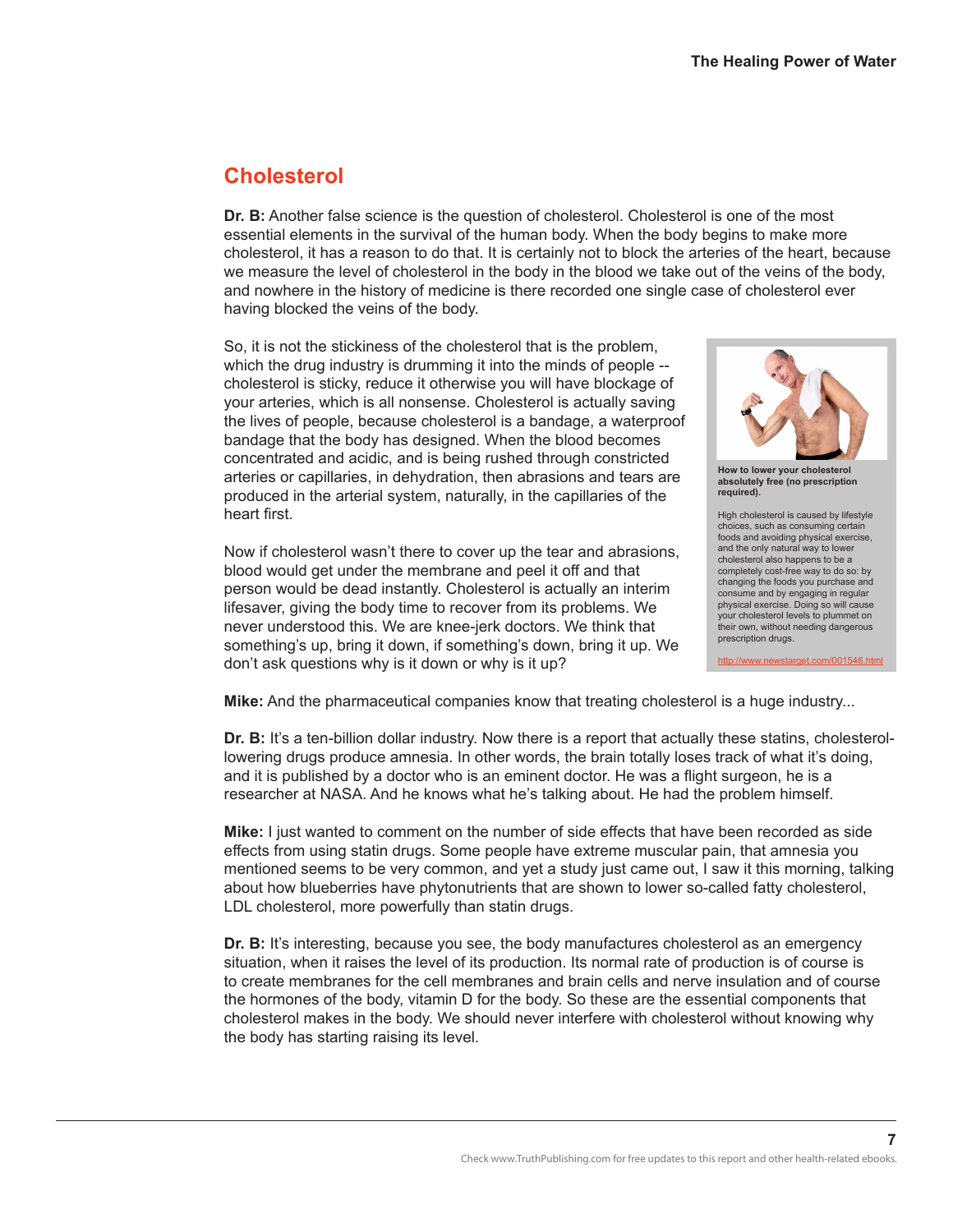#### <span id="page-7-0"></span>**Gatorade, Soft Drinks, Coffee and Alcohol**

#### **No substitute for body's health requirement for pure water**

**Mike:** I have a question for you on water -- a lot of people think that they are hydrating themselves when they consume soft drinks or milk or Gatorade or all these other liquid beverages…

**Dr. B:** Gatorade is possibly okay, but Gatorade has sugar in it, and it's not particularly good for people who might even get hypoglycemic, or might induce insulin secretion, and that insulin secretion will produce more hunger and they overeat. But as a temporary sport drink, it's okay when you're in the middle of a golf game to drink a Gatorade. It immediately gives you a bit of the minerals that you probably will have lost sweating.

But nothing substitutes for water -- not a thing. No drink -- no coffee, no tea, no alcoholic beverages. Not even fruit juices. Each one of them has its own agenda. Your body is used to a fluid that has no agenda, because the body depends on the freedom of that fluid, water, because there are two kinds of water in the body. There is already occupied and engaged water, which is no good for new function. The body needs new water, or free water, to perform new functions. Now, when you give them sugar containing beverages, or caffeine containing beverages, both sugar and caffeine have their own chemical agenda in the body. They defeat the purpose of the need for water.

**Mike:** You're also talking about soft drinks here…



**So-called science organization thinks [pure water and soft drinks provide the](http://www.newstarget.com/000903.html)  same degree of hydration.**

This assumption is absurd, of course. Soft drinks, coffee and other high-sugar beverages actually have a dehydrating effect in the body. They cause the excretion of more water than they provide, resulting in a net loss of water, not a net gain. This is due to the high sugar and high phosphate content of soft drinks.

http://www.newstarget.com/000903.html

**Dr. B:** I'm talking about soft drinks, I'm talking about sodas, I'm talking about caffeine containing coffee or tea. I'm also talking about alcohol, because alcohol actually stops the emergency water supply systems to the important cells, such as the brain cells. In the reverse osmosis process your body filters and injects water into the cells, and this is what I call reverse osmosis. And it has to raise the blood pressure for that in order to overcome the osmotic pull of water out of the cells, and reinject water into the cells. That's why we develop high-blood pressure in dehydration. And this process of reverse osmosis is stopped by alcohol. It stops the filter system.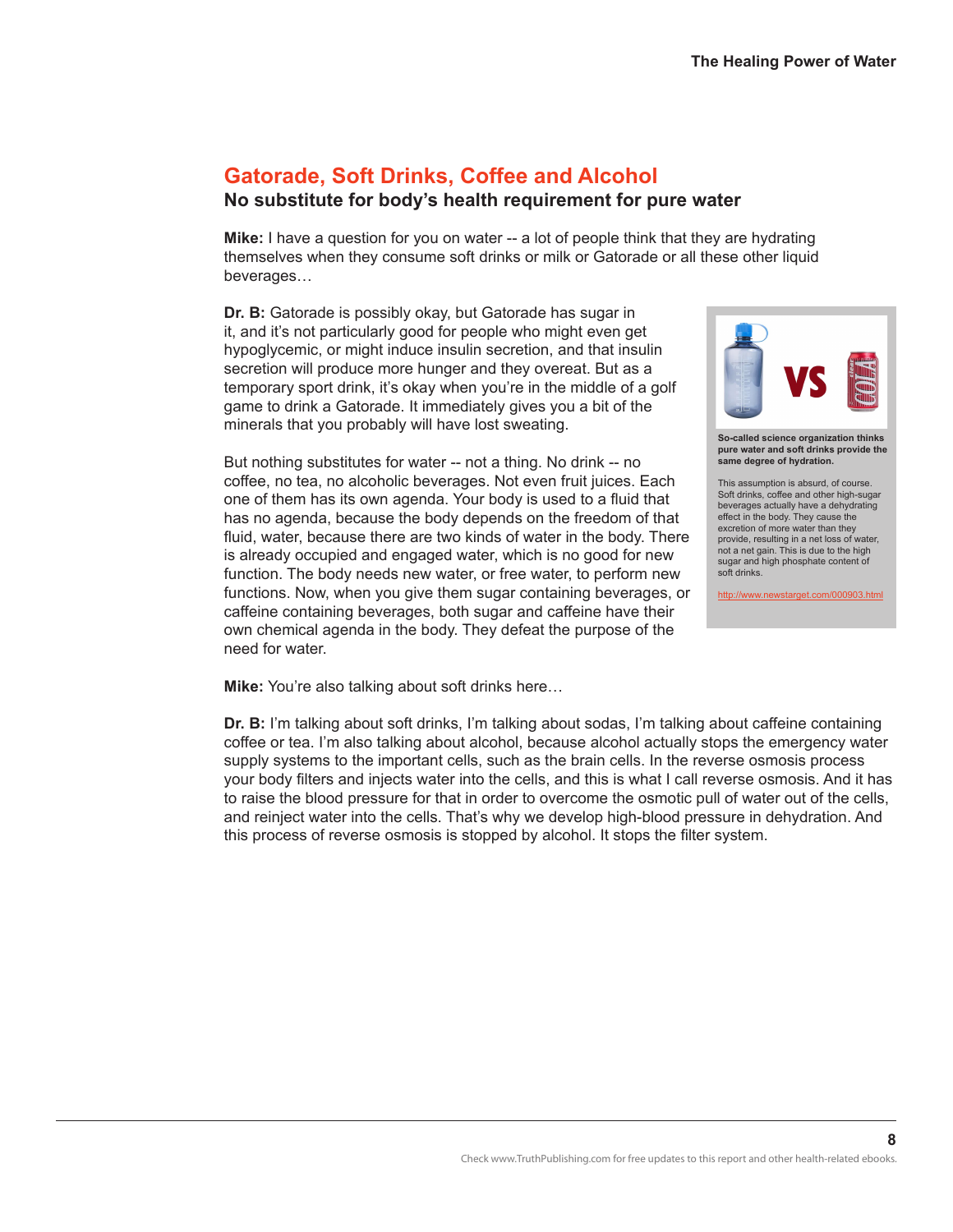#### <span id="page-8-0"></span>**Chronic Disease Caused by Lack of Water**

**Mike:** Let me start this next section by asking you about the correlation between water consumption and chronic disease. There are many diseases you mention in your books that are related to dehydration. I wonder if you can give our readers a brief of what the major diseases are and why they are aggravated or promoted by chronic dehydration.

**Dr. B:** Certainly, Mike. I have written a book called Water Cures and Drugs Kill. It's a book that explains why dehydration is the cause of pain and disease, and how the pharmaceutical industry has camouflaged this information or covered it up and instead of letting people drink water, it advertises the use of their products, which actually do kill. Because recent figures have shown that prescription medications, when used according to the instruction of doctors, nonetheless kill over 106,000 people, and make 2 million people sicker than before taking the medication. And then there is another group who die from faulty prescriptions, incorrect prescriptions.

So between them, about 250,000 people die from drug-related problems, medication-related problems. This makes the drugs the use of drugs the number three killer processes in the country -- protected and licensed killer process. After heart disease, which kills about seven or eight hundred thousand, cancer which kills about 500,000, drugs kill 250,000 people.

**Mike:** So it's fair to say that pharmaceuticals, as packaged by modern medicine, are the third leading cause of death in this country.

**Dr. B:** Absolutely, and they are useless, because most of the medication they are using is to cover up symptoms and signs and complications of dehydration in the human body. The human body manifests dehydration by a series of symptoms and signs, perceptive symptoms of dehydration -- in other words, brain senses dehydration, or tiredness when you haven't done a good day's work, or first thing in the morning when you want to get up out of bed and you're tired, you can't get up -- that is a sign of dehydration. Then anger, quick reaction, depression, these are all signs of dehydration, when the brain has very little energy from hydroelectricity to cope with the information or take action. These are some of the perceptive signs of dehydration. Then the body has its drought management program, which are allergies, hypertension, diabetes, and also immune diseases.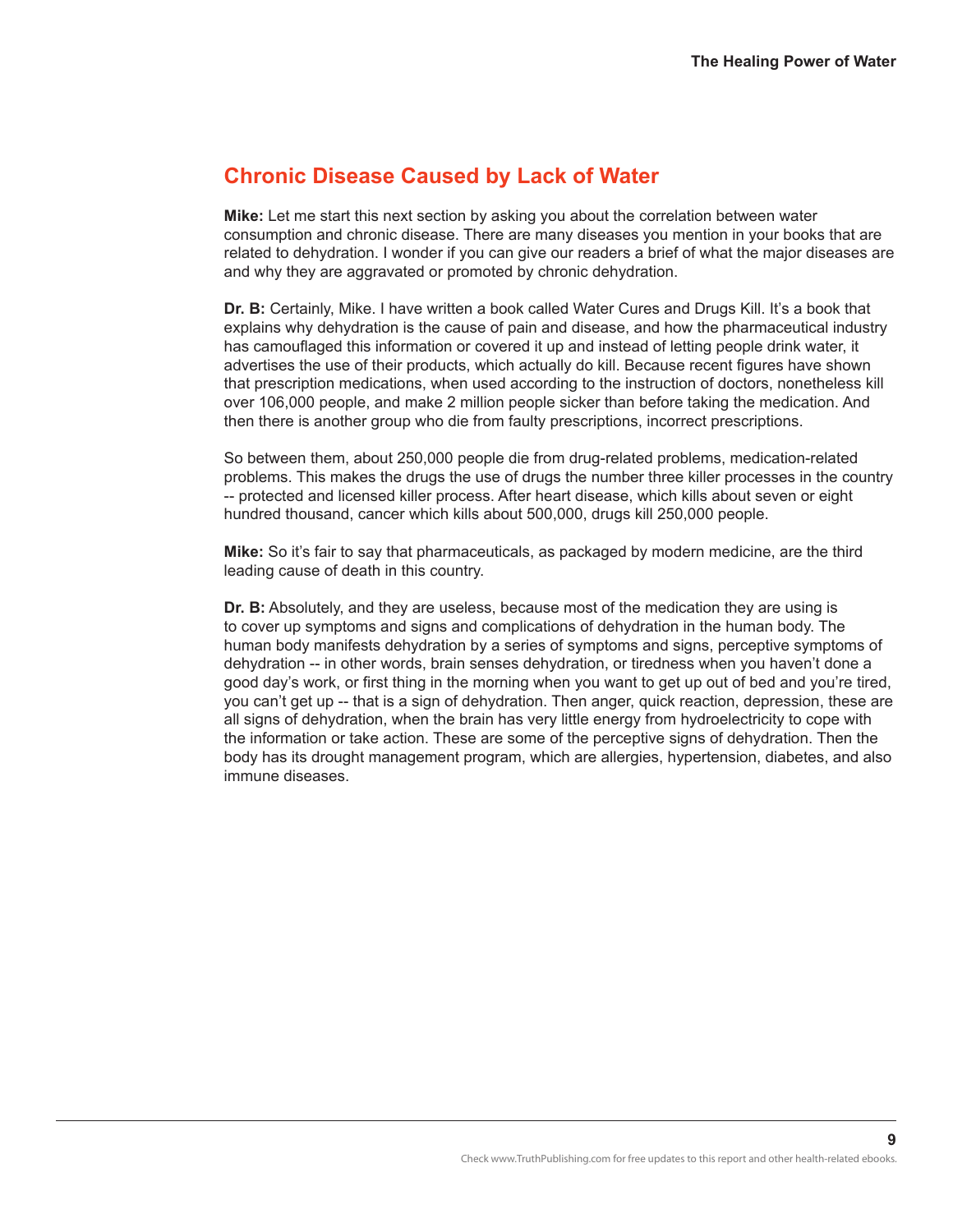#### <span id="page-9-0"></span>**Asthma is a False Disease Caused by Chronic Dehydration and Body's Drought Management Efforts**

**Mike:** I'd like you to elaborate a little more on asthma, and the idea that the body is managing its water supply deliberately in a way that produces symptoms that are called asthma.

**Dr. B:** Yes, well you see, drought management means that you have to clog the holes where water is lost from the body. Water is the most precious commodity in the interior of your body, and when not enough is coming in and more is being lost, this is a no-no situation for your body. The intelligence behind the design of the body has it such that a drought management program will kick in, and then allergies are a sign of dehydration because the system that regulates water balance of the body suppresses the immune system, because it's an energy-consuming situation. Then you get asthma.

You see, we lose about a quart of water through breathing every day. It is actually the surface tension in the alveoli of the lungs that produces contraction of these tiny membranes, and air is pushed out. And in the process, that water will leave with the air that is leaving. So you lose about a quart of water in breathing. We need to replenish that. When we don't replenish it, the body tightens up the bronchials and plugs up the holes and we call this reduced air flow in the lungs because of dehydration, we've labeled it as asthma.



**Asthma inhalers actually worsen asthma; cow's milk and chronic dehyration are the root cause.**

New research shows that ingredients [found in asthma inhalers actually worsen](http://www.newstarget.com/001080.html)  the condition in asthmatics, creating a cycle of dependence on the inhaler. Asthma inhalers are largely unnecessary in the first place, since nearly every case of asthma can be reversed through dietary changes alone.

http://www.newstarget.com/001080.html

**Mike:** Right. I've always been amazed that the willingness of modern medicine or western medicine to come up with these complicated sounding labels or names for diseases that should really have simpler names.

**Dr. B:** Jargon peddling is the way of commercial medicine. Sick-care system survives and thrives on pushing these jargons into the minds of the people, because people don't understand what these jargons, they hear them and they don't associate with anything in the body, but associate them with those jargons of fear that are drummed in the minds of people.

Now, children, there are 17 million children in America, probably more because the numbers rise every year, who have asthma, and the reason is, at the same time, children have been consuming more and more sodas. Three year olds to five year olds have been consuming three times as much soda in the last ten years than in the ten years before that. So these people are getting dehydrated, they are consuming more sodas, which doesn't function in the same way as water, and that is why they get asthma. Now, give these children water, and their asthma will disappear very quickly, in a matter of a few hours, completely the breathing becomes normal. The need for these inhalers will disappear.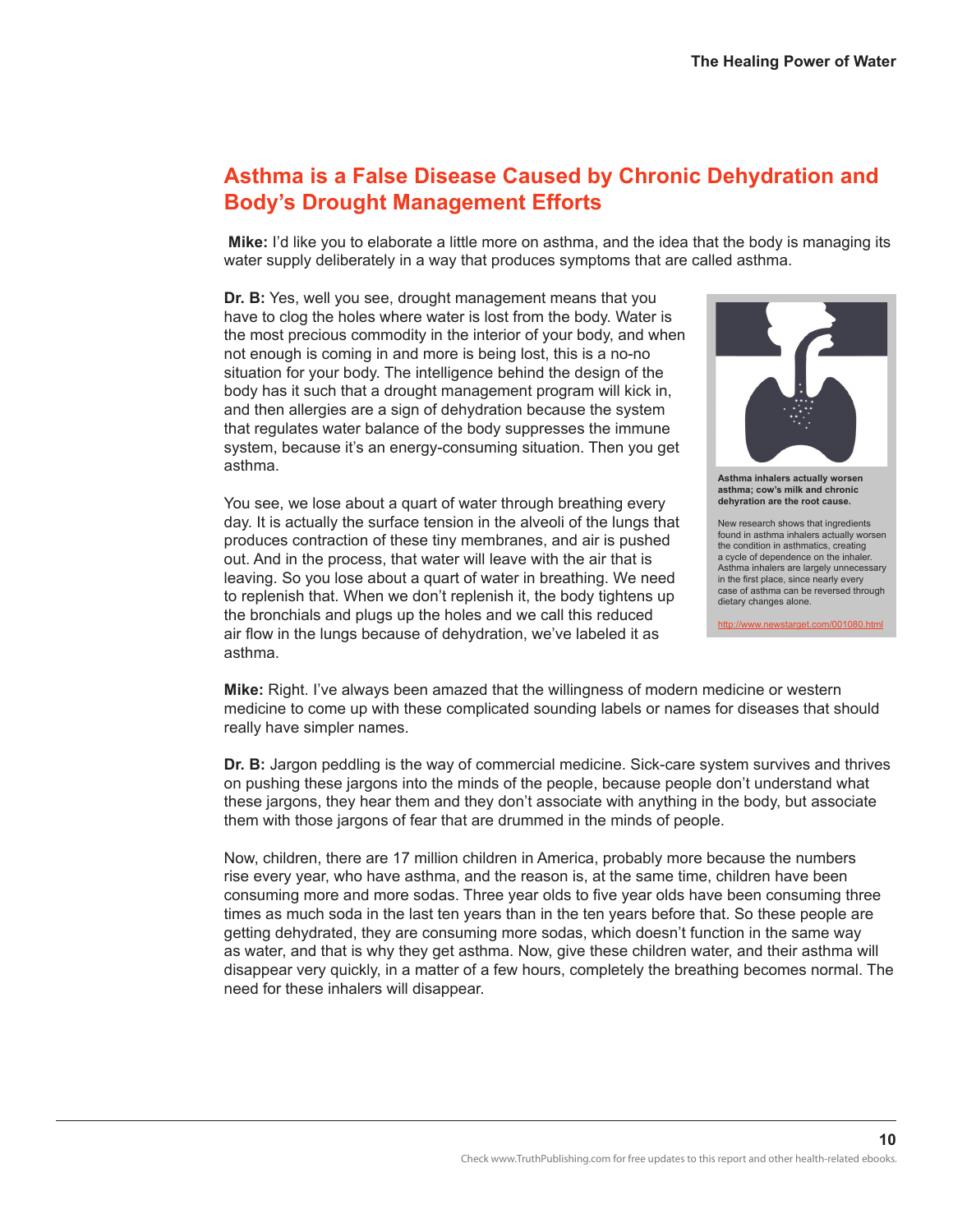<span id="page-10-0"></span>And when I contacted the NIH and explained all of this, the gentleman who was in charge of this said I was so ignorant on what was going on, and yet he wanted to protect his freedom, and so he ignored the information even though I had gone to Clinton, President Clinton to ask him to intervene, and give breath back to these children. But the NIH was adamant to use medication. He wrote me, actually, and said we are satisfied with the way asthma is being treated. So, this is the situation. Now 17 million children is America can recover in a matter of a few days if everyone in the country started talking to asthmatic people and saying water is what you should take. Can you imagine a solution so simple?

**Mike:** Yes. Yes I can, and there are many such solutions available to treat a great number of chronic diseases, just like you've been describing here. Of course, the pharmaceutical industry I think would be horrified to have that information become widespread.

**Dr. B:** Yeah, well, because what I'm saying is totally anti-business, and we are not talking about a few hundred thousand dollars, we are talking about a few billion dollars a year.

#### **Hypertension**

**Mike:** For the pharmaceutical industry, the existence of disease is a business question, because let's face it, the pharmaceutical industry is a for-profit industry. Profits are always first, and at least it's my belief, and it seems that you share it, that any therapy that competes with those profits is minimized, marginalized or outright attacked.

**Dr. B:** Yes, recently there was an ad on the television. It was very interesting -- I didn't realize it at the beginning, but I now realize that the ad was speaking to me. In other words, it was an ad against my statements. Because I've said that the heartburn is a sign of dehydration in the human body and you should drink water. And this guy comes and sits at the counter and asks, "Give me a glass of water, my heartburn is killing me." Or something like that. And the lady behind the counter says, "Water doesn't cure heartburn -- this medication does." So see, this is how the pharmaceutical industry fights the information that I put out. But nonetheless, people who did discover that water could cure their heartburn are wiser than those who buy into that advertising stunt.



**Drug companies to hawk Viagra for new use: hypertension and oxygen transport.**

a new study says the drug could be used to block an enzyme that constricts blood vessels in the lungs, thereby [delivering more oxygen to the heart and](http://www.newstarget.com/001678.html)  bloodstream.

The problem, of course, is that the body is using that enzyme for a purpose: usually to conserve water. Many people with poor oxygen transport in the lungs are simply dehydrated, and the body is constricting the blood vessels in the lungs in order to prevent water loss through respiration.

http://www.newstarget.com/001678.html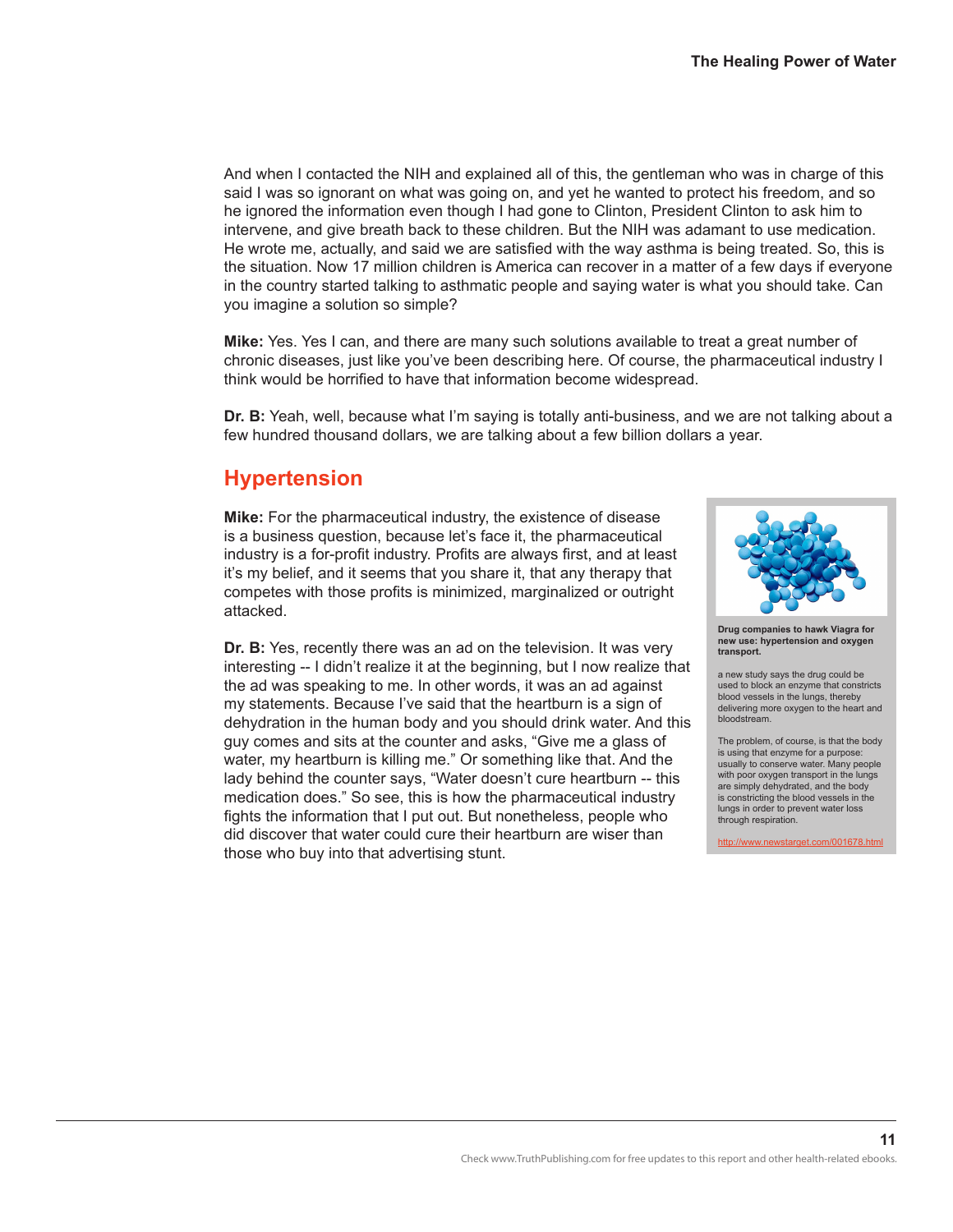**Mike:** It seems like there are almost two different groups of people in the United States. There are those who are now dependent on multiple pharmaceuticals to treat everything, every symptom that they have, and who alter their body chemistry and their brain chemistry through drugs, and then there are those who are educating themselves about the true causes of health. They're drinking water, they're avoiding food additives, they're engaging in exercise -- it seems like there's a chasm that's widening between these two groups.

**Dr. B:** Absolutely. That's why alternative medicine has picked up and you're getting more people going to alternative medicine than conventional medicine. You see, I've sold at least over 600,000 copies of my book Your Body's Many Cries for Water over the past 10 years. And so I've had over several thousand radio interviews in the past 10 years. Information is getting out into the hands of the public, so the pharmaceutical industry has to naturally increase its advertising to nullify this information that I have put out. That is why they have produced this ad -- one of many, actually.

Anyway, we were talking about drought management programs in the body. Hypertension is another one of these problems. When there isn't enough water in the body, or the body becomes dehydrated, 66% of the water loss is from the interior of the cells. 26% is from the environment around the cells, and only 8% is lost from the vascular system. But the vascular system is an elastic system -- it tightens up and takes up the slack so you don't see the problem that is going on inside the cells of your body by testing your blood that is being tested in so many conditions. If people drank water on a regular basis and took enough salt and minerals to expand the capillary beds, hypertension would disappear completely.

And there are 60 million Americans who don't realize that actually hypertension is one of the manifestations of drought management programs of the body when the body begins to operate a reverse osmosis process, to deliver water into the interior of those cells which are 66% water deficient. Now the pharmaceutical industry and the medical doctors arrogantly and ignorantly are treating hypertension with diuretics.

**Mike:** Let's get rid of the water!

**Dr. B:** They are getting rid of the water in the body, at a lot of, how shall I say, effort.

**Mike:** Isn't this an example of the arrogance of modern medicine in believing that it knows more than nature, it knows more than the body?

**Dr. B:** We, as doctors, are really 007 agents of the pharmaceutical industry. We are totally blind and ignorant and the pharmaceutical industry has hijacked medicine. We learn a couple of years of physiology, and soon as we go on the clinical side we are asked to forget those and begin to learn pharmacology in order to treat symptoms rather than understand the primary cause of the health problem.

**Mike:** But you were trained in classic, conventional way...

**Dr. B:** I had to educate myself.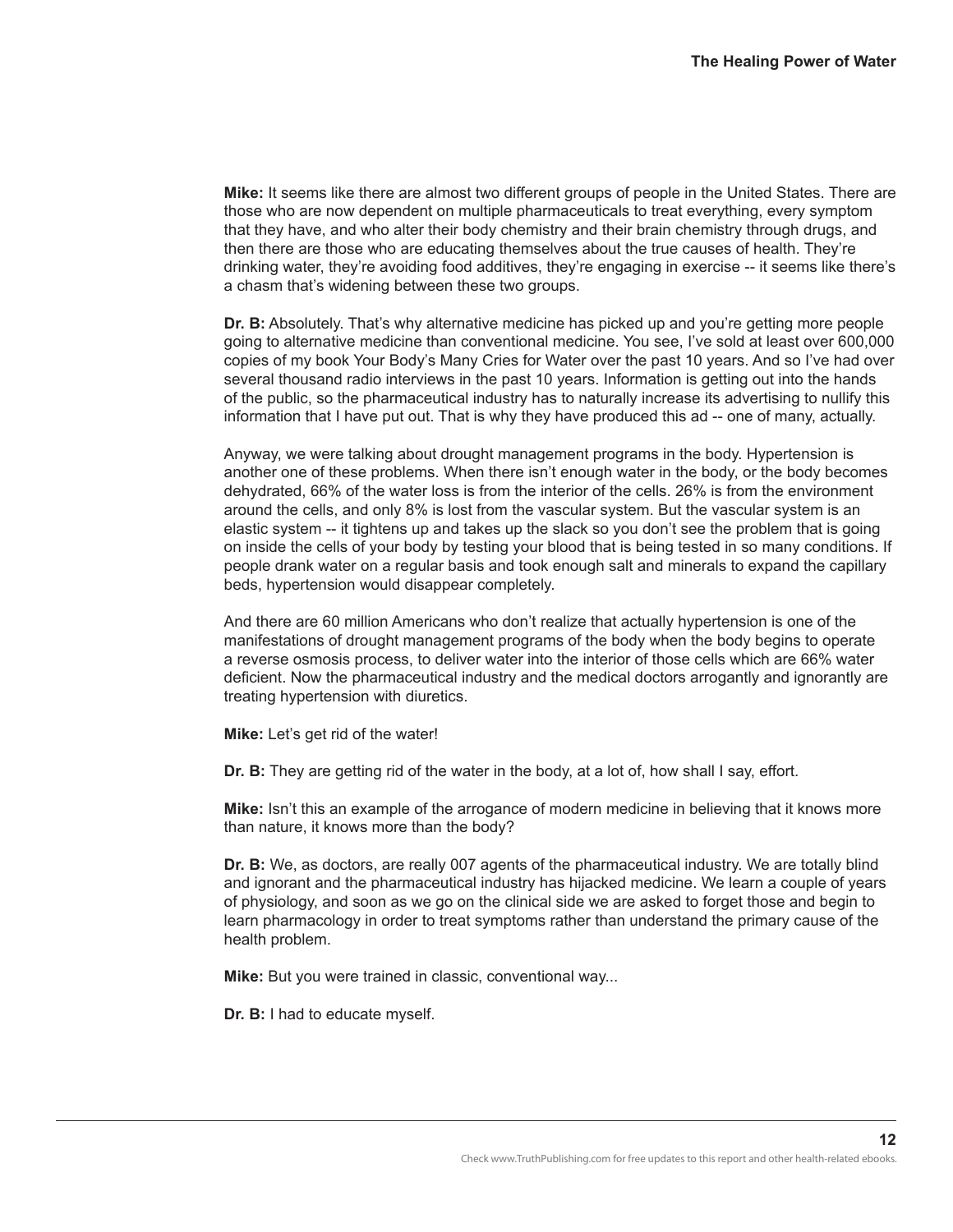#### <span id="page-12-0"></span>**How some doctors break away from limited thinking of conventional medical training**

**Mike:** What it is that drove you to explore beyond the limited thinking of conventional medicine?

**Dr. B:** I'm always a curious person. I've been a curious person ever since I was born as far as I know. One day we had a thief come into the house and was on the wall, and I was only a two and a half year old boy. I went to him and said, "What are you doing here? Can't you see you're scaring everyone? Why don't you go?" I wasn't scared, I was curious.

That is what I am, right throughout my life, and that is why when I discovered that water cures pain, then this was an entrance for me to get into it and find out what was the reason. And that was when I discovered that my education was no good. I didn't learn medicine, I learned a little bit of anatomy and a little bit of histology, which stood me in good stead in order to understand the rest of the stuff.

**Mike:** You are, I'm sure the listeners would agree here, you are to be applauded for being able to venture outside of conventional medicine.

**Dr. B:** I'm only a healer because that's my way of thinking. I don't think about money, because money is, if you do a good deed, money will come as a by product of that good deed.

**Mike:** I agree with you wholeheartedly there.

**Dr. B:** You don't have to try and take the last drop of blood out of a person who comes to you in order to get help from you. That is against my nature. That's why I've put out my information for everyone to use on the internet, and it is only for further use or further education that I have produced my books and so on, and those books unfortunately, the cost of printing, distribution, forces the price on the information. If the pharmaceutical industry had the information that they were going to sell, for example the information in my book Your Body's Many Cries For Water, they would ask for \$10,000 a book, not \$14.95.

**Mike:** And, if they could, they would patent water...

**Dr. B:** They would patent it.

**Mike:** And try to sell it to you at \$100 a dose, right?

**Dr. B:** That's right. So, basically, this is what's going on in medicine in America. Joint pain, back pain, arthritis cause by chronic dehydration Dr. B.: The human body also has its emergency calls for water. These are localized emergency calls. We call these heartburn, rheumatoid joint pain, back pain, migraine headaches, colitis pain, fibromyalgiac pain, even angina pain -- signs of dehydration in the body.

And the mechanism is very simple -- when there isn't enough water to be evenly distributed and certain parts of the body are working but not receiving enough water to deal with its toxic waste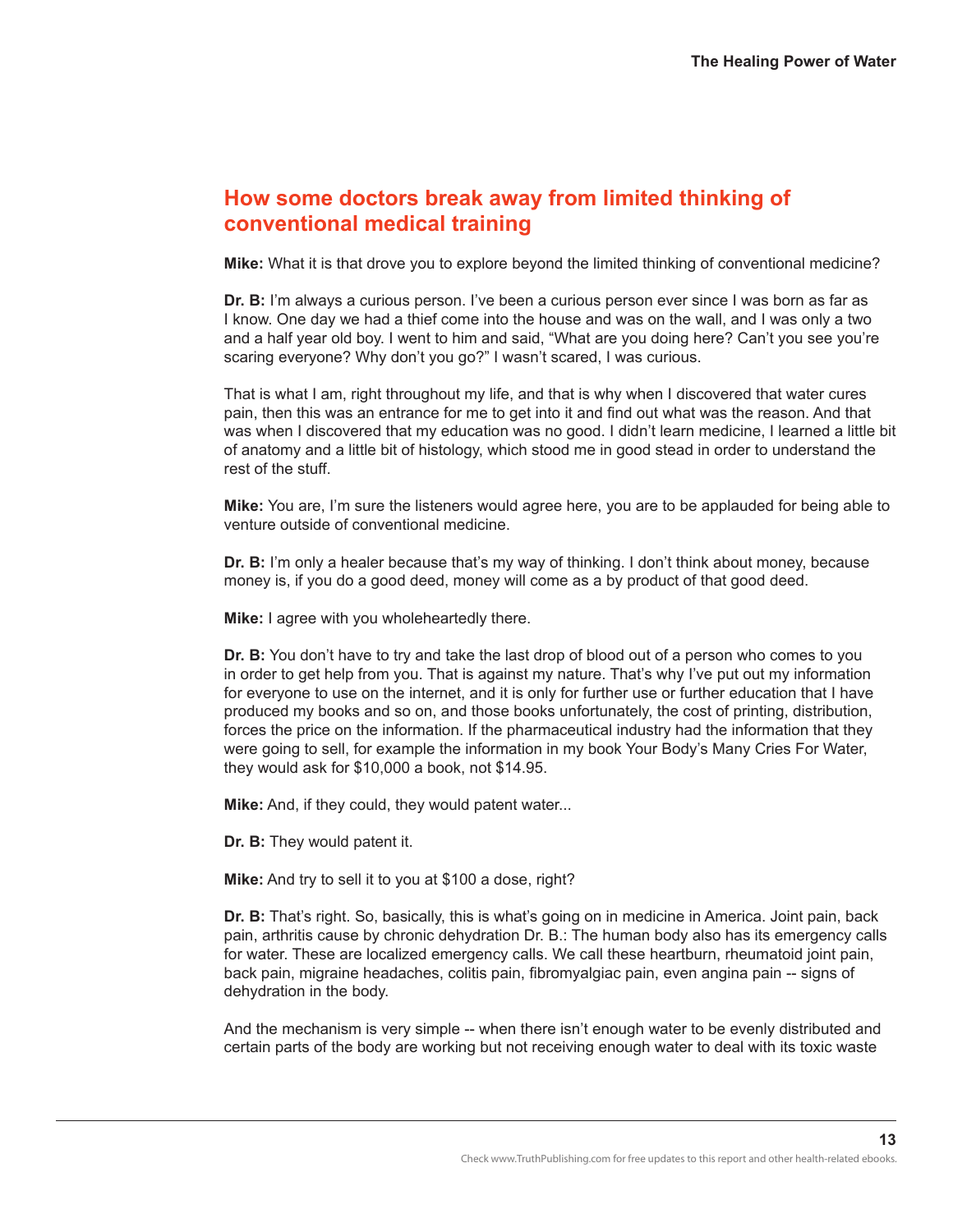<span id="page-13-0"></span>and metabolism, and the toxic waste builds up that area, the nerve endings in that area register the chemical environmental change with the brain. And the brain translates this information for the conscious mind in the form of pain.

**Mike:** So it's just the interpretation?

**Dr. B:** It's an interpretation, yes. So the conscious mind gets the information that, hey, this area we can't use anymore, it has a shortage of water. Of course, the conscious mind should have known that, but bad education has robbed us of that information. We think this pain is a disease.

**Mike:** The predominant diagnosis of this, of course, I think in the minds of most people, and especially in most M.D.s would be that there is something physically or structurally compromised in that area.

**Dr. B:** Well, of course, the compromise is when the tissue is dehydrated, it's changing structure. The plum-like cells become prune-like. Prune-like cells do not function in the same manners as a plum-like cell. So, that is how symptoms are produced. These symptoms mean, okay, let us get the ingredients that the body needs into the system. Now, when we say dehydration, water also brings a lot of other goodies to the cells. When we are dehydrated, these goodies are not delivered either. So, we need not only correct dehydration, but also to supply the minerals and vitamins and so on so that the body can repair itself.

#### **Thirst Perception not an Accurate Indicator of the Need to Consume Water**

**Mike:** I'd like to you talk about how people can know when they need to drink water, because you talk about in the book how some of the signs of dehydration, the classic signs are not necessarily the only signs, and also how much should an average person be drinking?

**Dr. B:** First and foremost, don't wait until you get thirsty, because that's an error. Unfortunately, the National Academy of Sciences and some other people recently have been telling people to wait until they get thirsty before they drink, which is the main error that we inherited 100 years ago from a man called Walter Bradford Cannon. And that's why, at the time, there was a Frenchman saying that dehydration or thirst is a general sensation and we should study it, and Walter Bradford Cannon said, no, thirst is only a matter of dry mouth.

When the mouth is dry we are thirsty, which is an arrogant statement, and unfortunately western medicine bought into that understanding, and that's why we have a sick-care system, because from the age of 20 onwards, we gradually, imperceptibly become dehydrated without knowing it. We lose our perception of thirst. By the age of 70 we may be totally thirsty and obviously thirsty and yet not recognize the need to drink water, even when water is put next to us.

This was done as an experiment. A scientist asked a group of elderly people to withhold from drinking water for 24 hours, and similarly with young people. After 24 hours when water was made available, the elderly did not recognize that they were thirsty.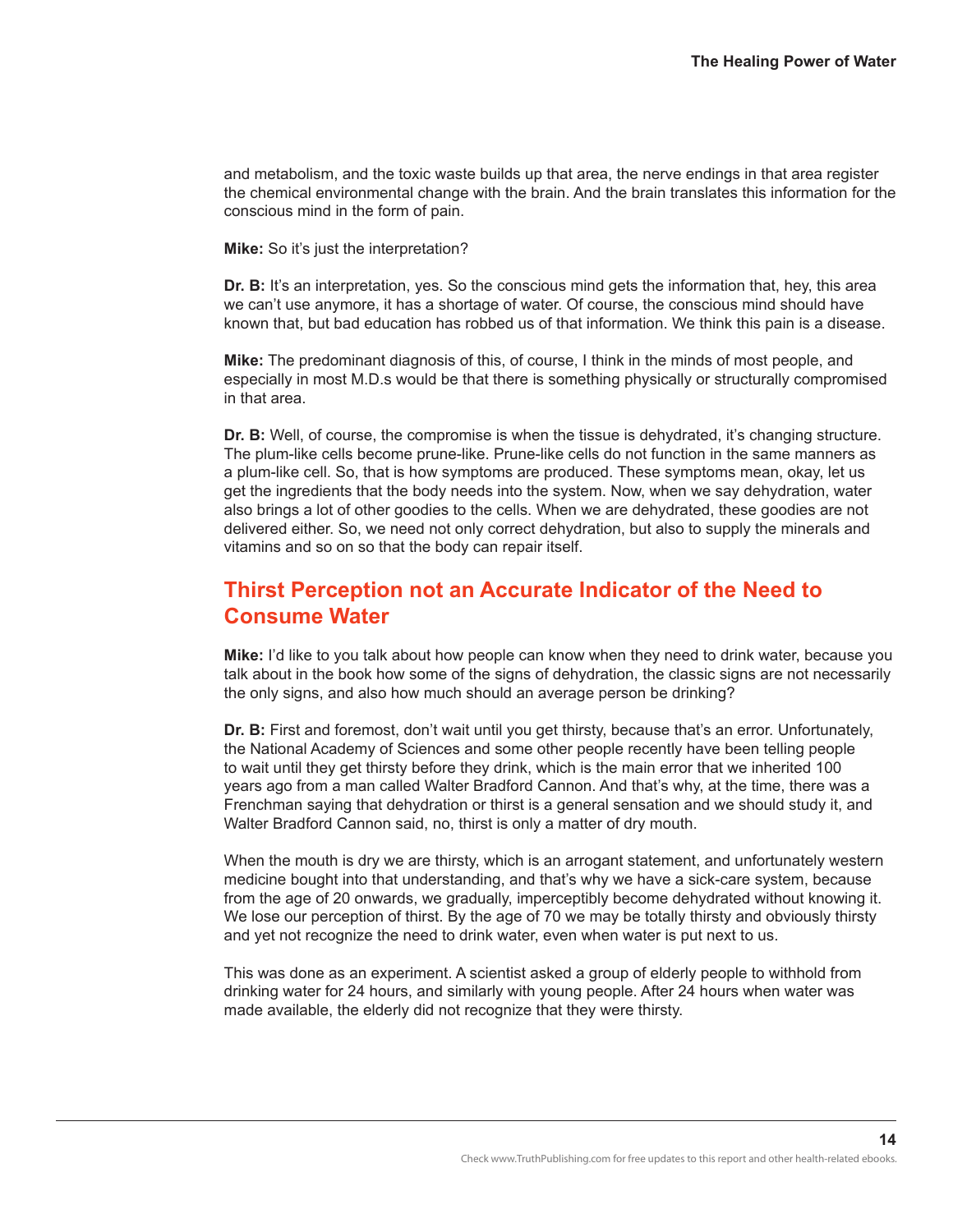**Mike:** Even after 24 hours with no water?

**Dr. B:** Correct. Even when water was left next to them, some of them wouldn't reach for it. But the young people drank water, and corrected this dehydration. Now, this is a major problem, and that's why we have so many people in the elderly sector of our society who are sick, because they are totally dehydrated and they do not recognize it.

So, waiting to get thirsty is to die prematurely and very painfully. In fact, this is the title of an article that is posted on my website, <www.WaterCure.com>, and also on NAFHIM, National Association [For Honesty In Medicine \(http://www.nafhim.org\).](http://www.nafhim.org)

We should not wait to get thirsty, because water is the main source of energy. By the time you get thirsty, you will have lost energy from the water that you should have drunk and made available before you get thirsty. So, if you don't allow the gas tank of your car to come dry before you stop and take some gas, then why should you let your body become thirsty so that it stalls on the roadside before you drink water?

So, first thing, people should never allow themselves to get thirsty -- they should drink throughout the day. An average person needs two quarts of water a day. Average person really needs four quarts of water a day. But two quarts we have to supply. Two quarts we get from food metabolism and water content in foods. We need this amount of water to manufacture at least two quarts of urine. You know, not to put pressure on the kidneys. When we drink enough water so that the urine is colorless, that is a good sign. When the urine becomes yellow, it means that the body is beginning to become dehydrated and when it becomes orange, then the body is truly dehydrated and some part of the body is suffering from that dehydration.

**Mike:** So this is a very easy sign that people can pay attention to.

**Dr. B:** Absolutely.

**Mike:** They don't need a medical degree to see the color of their urine.

**Dr. B:** Well, that's why we should become observant to our urine production. And breathing - when we are short of breath, it means we are dehydrated.

**Mike:** Are there other similar, simple symptoms that people can pay attention to?

**Dr. B:** The skin -- if the skin is nice and loose and smooth, then we are hydrated. If it becomes creasy and shriveled, it means dehydration. The crow's feet on the face of elderly people, that's a sign of dehydration. The turkey neck under the chin is a sign of dehydration. These are mentioned in my books, Your Body's Many Cries for Water, and also in my Water For Health, For Healing, For Life. I recommend everyone to read Water Cures, Drugs Kill, because in this book I've identified over 90 health problems that we in medicine have called disease, and yet water cures them.

So, when the body is short of water and they give it medication, naturally the person will die, because the medication is silencing the many cries of the body for water. But it's not correcting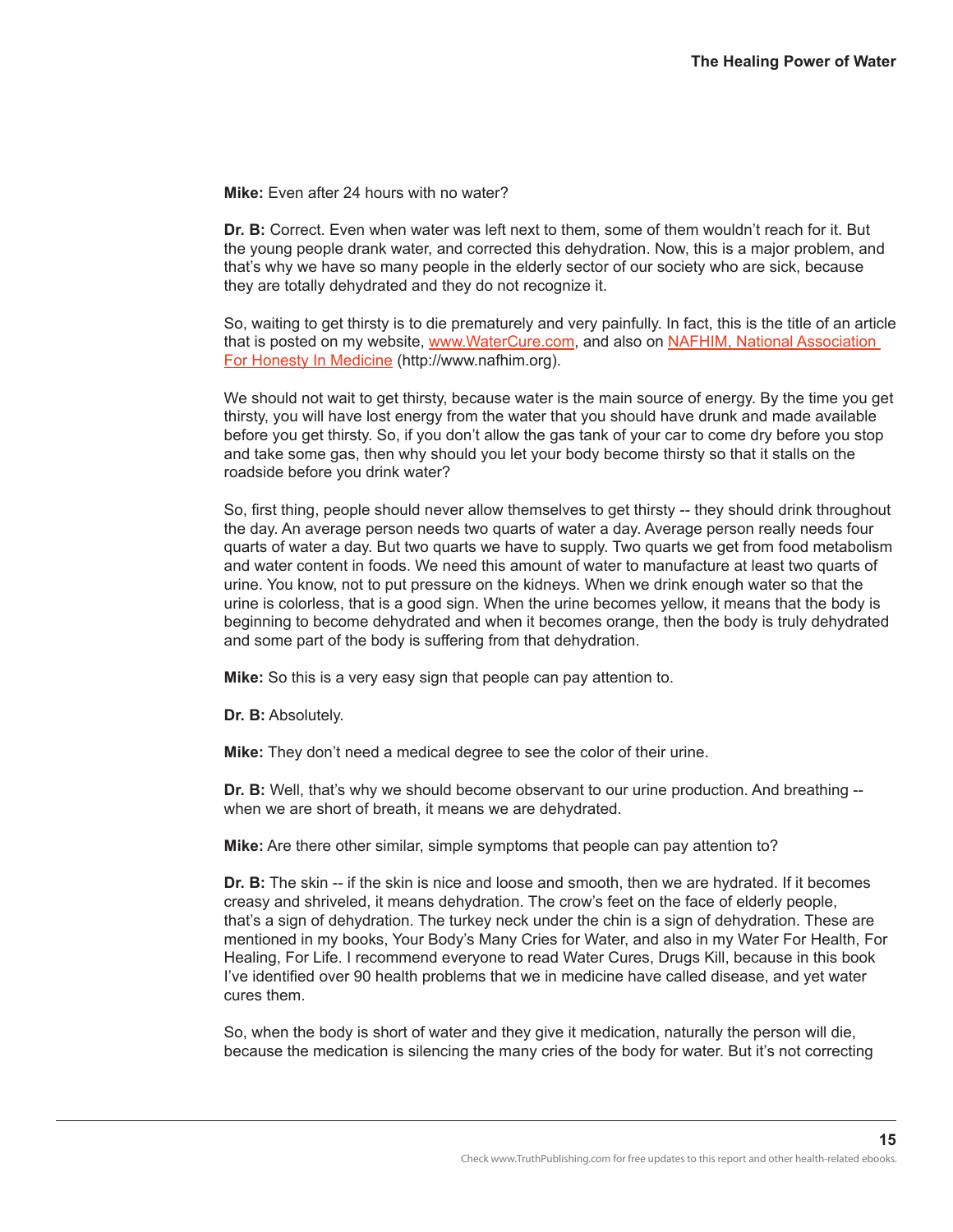<span id="page-15-0"></span>the dehydration. So we need to understand these symptoms of dehydration, and the book Water Cures, Drugs Kill will do that. People can order through the internet at<http://www.watercure.com> or **Amazon.com** or **[Barnesandnoble.com](http://www.barnesandnoble.com)** or go to the bookstore and get it.

**Mike:** You have an upcoming book on obesity, cancer, and depression, right?

**Dr. B:** Yes, I've got a book called Obesity, Cancer and Depression: The Common Cause and Actual Cure. I've identified why these three diseases are actually the branches of the same tree, and each one naturally produces a different problem at different age brackets, but they are all related conditions that occur as a result of dehydration over time. Time is of essence - - when incrementally we become dehydrated, the prune-like cells begin to transform. Some of them become cancerous, and I've explained all of this in the book. I explain how dehydration suppresses the immune system, directly or indirectly, and that's how most diseases occur, including cancer.

**Mike:** When is this book going to be published?

**Dr. B:** It will be available by the end of the year. People can keep an eye on the website <http://www.watercure.com>, and it will be posted there when the book is available.

#### **Soft Drinks Inhibit Brain Function of Children; Caffeine is an Insecticide**

**Mike:** Now here's another interesting question people have -- when they go out to eat at a restaurant, there's a tremendous amount of economic pressure from the point of view of the restaurant chain or restaurant owner to serve them something other than water. I remember there was a campaign at one time through Olive Garden restaurants. The campaign was called Just Say No to H2O, and they were rewarding waiters for making sure people bought some soft drinks rather than drinking water.

**Dr. B:** That's because everyone is after a fast buck, even at the expense of someone else's health. These restaurants are no different from the pharmaceutical industry when they push something that the body doesn't need. Of course, they don't know, they don't do it knowingly. One can't fault them. It's bad education, and we think that these soft drinks are synonymous with water.

Actually, a lot of children who drink soft drinks actually become "stupid", but once you take the soft drink away from them, their grades improve tremendously -- C's and F's become A's and B's. So, there is something in caffeine that suppresses the enzymes from memory-making. And this is exactly how the plant survives, because caffeine is a toxic chemical - it's a warfare chemical for the plant. Anything that would eat it will lose its art of camouflage, its alertness, good reaction, good response, and becomes easy prey to its own food chain predator.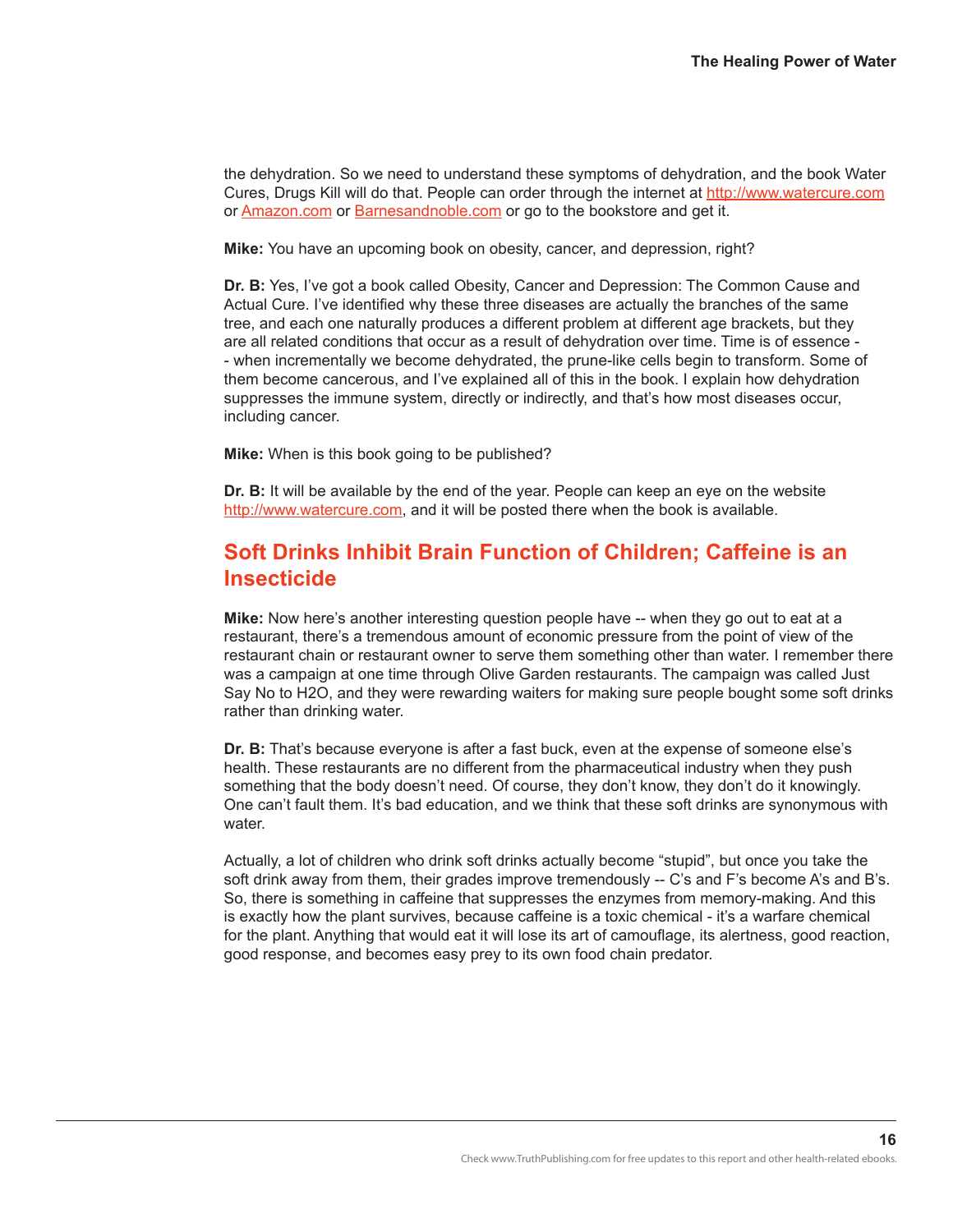**Mike:** Yes, caffeine is technically an insecticide.

**Dr. B:** Caffeine is technically an insecticide. So is morphine and so is cocaine. They are the same family of drugs -- neurotoxic substances.

**Mike:** Is there anything else in particular that our listeners should be aware of or should do to enhance their health through the information that you make available?

**Dr. B:** Yes, they can keep in touch. They can go to my website on a regular basis, and we post information there and letters that we exchange and so on. They can become part of the movement to bring honesty back into medicine. Because if they're young people, they've got many years to go, and unfortunately in a dishonest form of medical practice, they can become vulnerable.

**Mike:** That website is…

**Dr. B:** [http://www.watercure.com.](http://www.watercure.com)

**Mike:** And the other one is<http://www.nafhim.org>?

**Dr. B:** Yes, but they will get the option at http://www.watercure.com to go to either site. This information is free, it's the latest information in medical science, it's the future science of medicine, it's the foundation of the future science of medicine, and they have it at their use, free of charge. All they have to do is become curious as to learn. And the information is in such simple language that anyone can understand it. I don't use jargon. I use very simple English to explain complicated problems.

**Mike:** I thank you so much for your generosity, being willing to take this time and share your wisdom with the world.

**Dr. B:** Mike, it is my pleasure, and I thank you. I'm here to be heard and you make it possible for me to be heard, and I'm grateful to you.

**Mike:** Indeed, and likewise from this side. It's people like you that will revolutionize medicine, and that's what we need today.

**Dr. B:** Bernard Shaw says that normal people try to conform, and reasonable people do not conform, and look for alternatives. Therefore all progress belongs to unreasonable people.